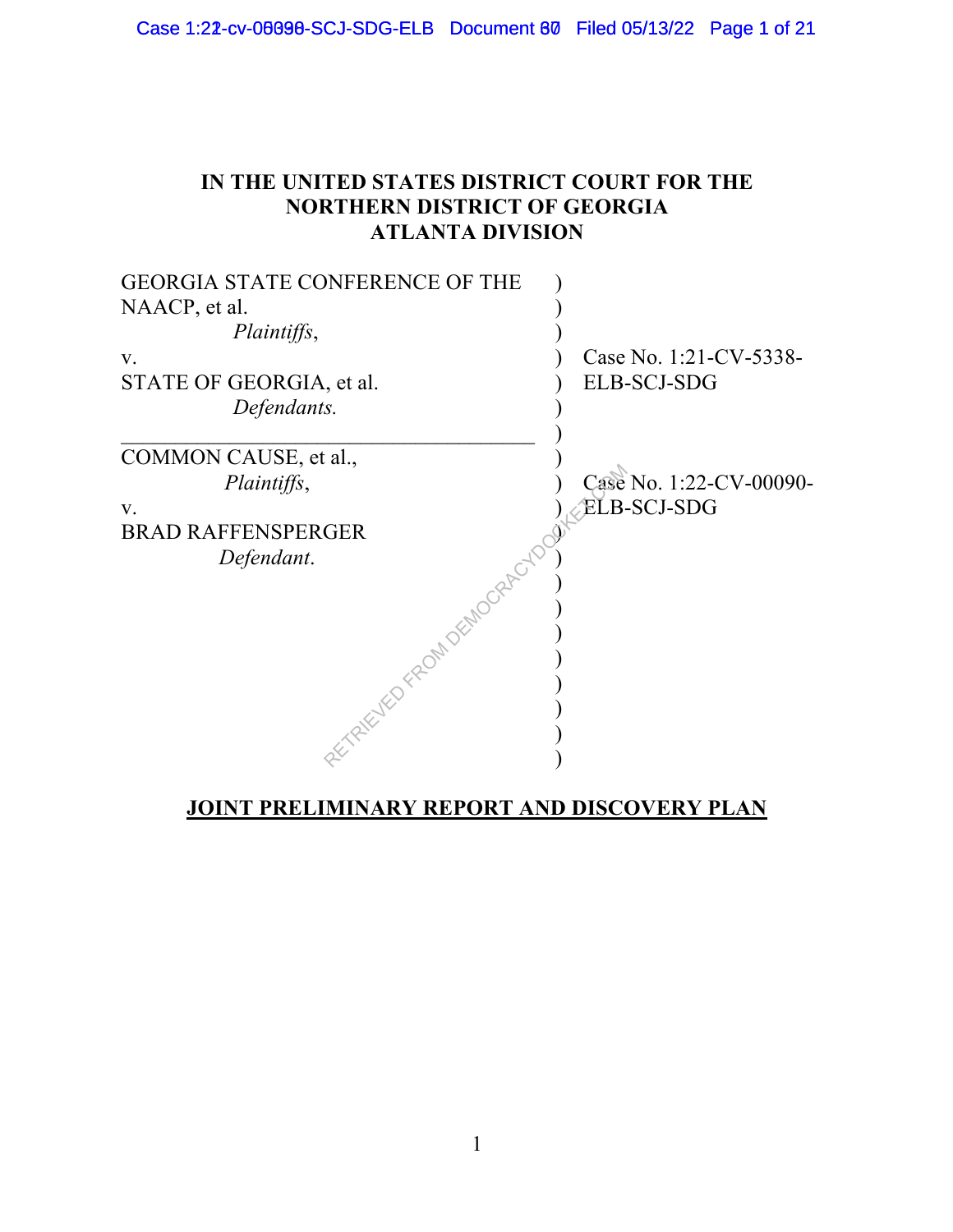#### **1. Description of Case: a. Describe briefly the nature of this action**

This is a joint preliminary report and discovery plan submitted by the parties in the two consolidated redistricting lawsuits brought under Section 2 of the Voting Rights Act of 1965, 52 U.S.C. § 10301 (the "VRA") and the United States Constitution. The lawsuits include the following parties and claims.

- *Georgia State Conf. of the NAACP, et al. v. State of Georgia, et al.*, No. 1:21 cv-5338-SCJ-SDG-ELB.
	- o Plaintiffs: Georgia State Conference of the NAACP; Georgia Coalition for the Peoples Agenda, Inc. Galeo Latino Community Development Fund, Inc. G-ELB.<br>
	Seorgia State Conference of the NA<br>
	ples Agenda, Inc. Galeo Latino C<br>
	: State of Georgia; Brian Kemp, inc.
	- o Defendants: State of Georgia; Brian Kemp, in his official capacity as Governor of Georgia; Brad Raffensperger, in his official capacity as Georgia Secretary of State.
	- o Claims: Plaintiffs contend that the Georgia General Assembly enacted redistricting plans for the Georgia State Senate ("SB 1EX"), the Georgia House of Representatives ("HB 1EX"), and the Georgia congressional districts ("SB 2EX") that are racial gerrymanders in violation of the U.S. Constitution, that unlawfully dilute minority voting strength in violation of Section 2 of the VRA, and that were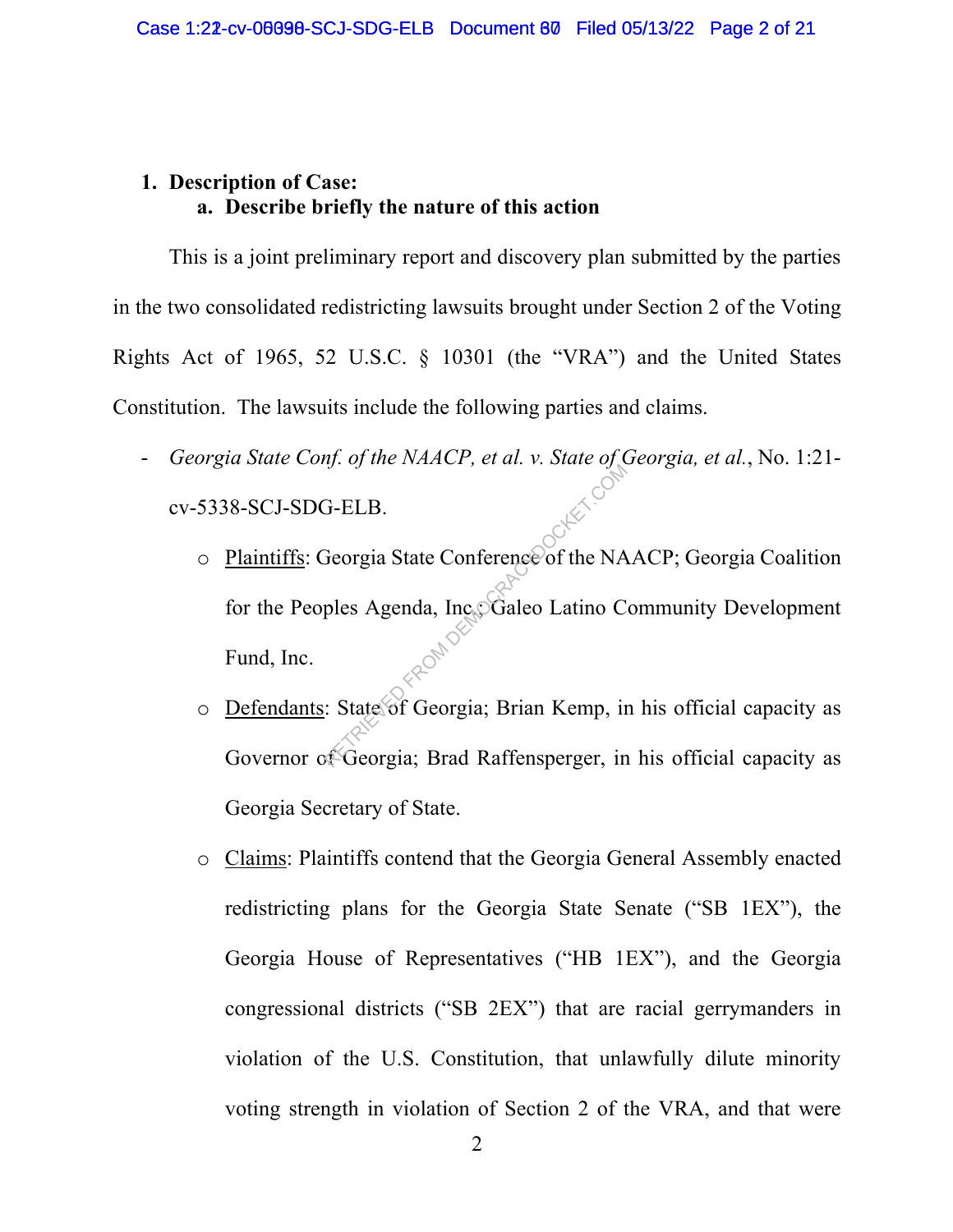drawn with a discriminatory purpose in violation of Section 2 of the VRA.

- o Defendants deny that SB 1EX, HB 1EX, and SB 2EX dilute Black voting strength; deny that SB 1EX, HB 1EX, and SB 2EX are racial gerrymanders; and deny that SB 1EX, HB 1EX, and SB 2EX violate any provision of the law.
- *Common Cause, et al. v. Raffensperger*, No. 1:22-cv-00090-SCJ-SDG-ELB.
- o Plaintiffs: Common Cause; League of Women Voters of Georgia; Dr. Ursula Thomas; Jasmine Bowles; Dr. H Benjamin Williams; Brianne Perkins; Cheryl Graves. et al. v. Raffensperger, No. 1:22-60<br>Common Cause; League of Womer<br>mas; Jasmine Bowles; Dr. H Benj<br>neryl Graves.<br>Brad Raffensperger, in his offic<br>f State.
	- o Defendant: Brad Raffensperger, in his official capacity as Georgia Secretary of State.
	- o Claims: Plaintiffs contend that Georgia Congressional Districts 6, 13, and 14 are racial gerrymanders in violation of the U.S. Constitution.
	- o Defendant denies that any congressional district in SB 2EX is a racial gerrymander or violates any provision of the law.
	- **b. Summarize, in the space provided below, the facts of this case. The summary should not be argumentative nor recite evidence.**

Plaintiffs' Statement of Facts: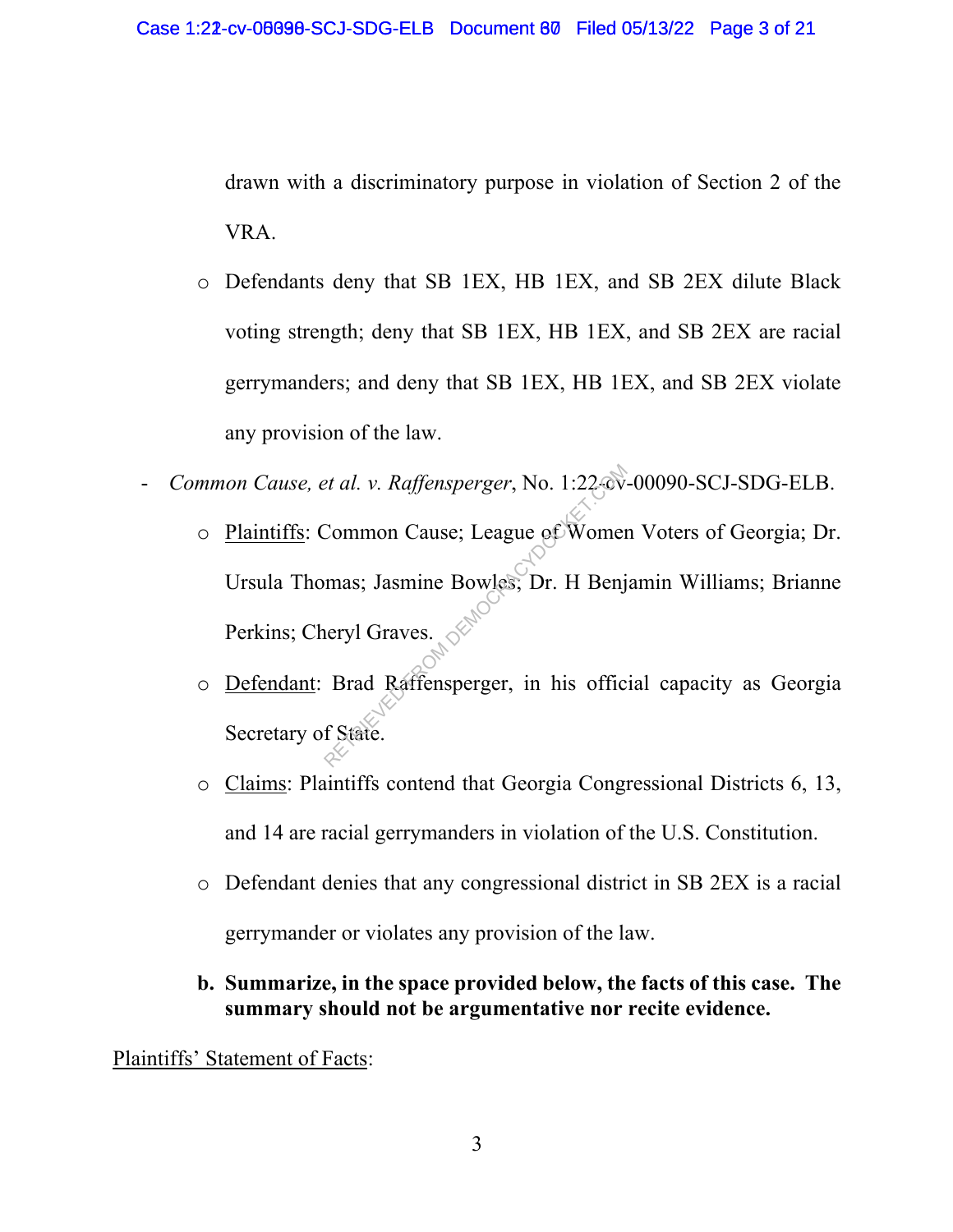Since 2000, Georgia's population became increasingly diverse with substantial increases in the populations of Black, Latinx, and AAPI residents in the state. For example, Georgia's Black population has increased by over 1.1 million people, now representing one-third of the state's total population. However, despite these striking demographic changes, the number of majority-minority congressional, State Senate, and State House districts has barely changed. There have been no majority-Black State Senate districts and just two majority-Black House districts added since the prior redistricting plans, while the new congressional plan similarly fails to reflect the growth in Georgia's Black community. There is also a substantial gap between the number of Black Georgians living in majority-Black districts and the number of white Georgians living in majority-white districts—a further indicator that the number of majority-Black districts is disproportionately low and that Black voting strength is being unlawfully diluted. Similar trends are present in the Latinx and AAPI populations. France districts and just two majorit<br>
listricting plans, while the new con<br>
h in Georgia's Black community. T<br>
r of Black Georgians living in major<br>
prediction of the majority-white districts<br>
ity Black districts is dispr

The new maps enacted by the Georgia General Assembly, and signed into law by the Georgia Governor, both have the effect of diluting the voting strength of these voters of color and were intentionally drawn to cause this effect. Moreover, racial considerations predominated over traditional redistricting principles in the drawing of Congressional, State House, and State Senate districts. In the congressional map,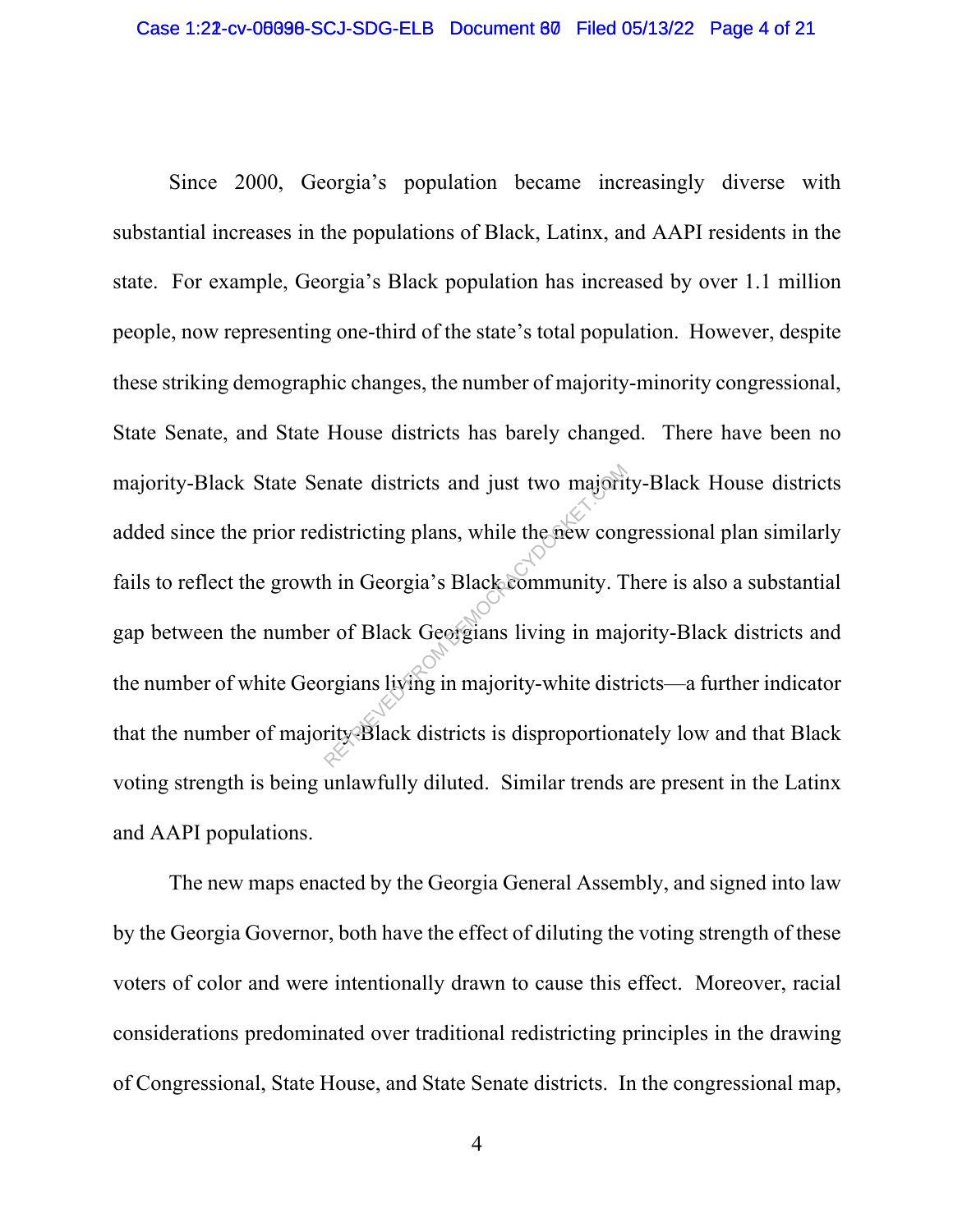the voting strength of Black voters in the Atlanta Metropolitan area was diluted; racial considerations predominated over traditional redistricting principles in the drawing of the congressional districts; and lines were drawn with the intent to dilute Black voting strength. In the State Senate map, minority voters across the State including in areas around Central Georgia, Spalding, Clayton, and Fayette Counties, Cobb County, and the East Black Belt—have had their voting strength diluted, and the State Senate districts in those and other areas of the State are racial gerrymanders and were drawn with the intent to dilute the voting strength of voters of color. And in the State House map, the voting strength of Black voters and other voters of color across the State—including in areas around Douglas and Fulton Counties, the South Atlanta Exurbs, Henry County, Newton and Rockdale Counties, Houston, Peach, and Bibb Counties, Baldwin County, Dougherty County, and Hall County—was diluted, and the State House districts in those and other areas of the State are racial gerrymanders and were drawn with the intent to dilute the voting strength of voters of color. in those and other areas of the State<br>
e intent to dilute the voting strength<br>
the voting strength of Black voters<br>
ing in areas around Douglas and Fu<br>
County, Newton and Rockdale Co<br>
dwin County, Dougherty County,

Also, voting is highly polarized in these areas and Statewide, with voters of color politically cohesive and usually support the same candidates of choice, while white voters are politically cohesive and usually support different candidates of choice. In both statewide and localized contests, the white majority usually votes as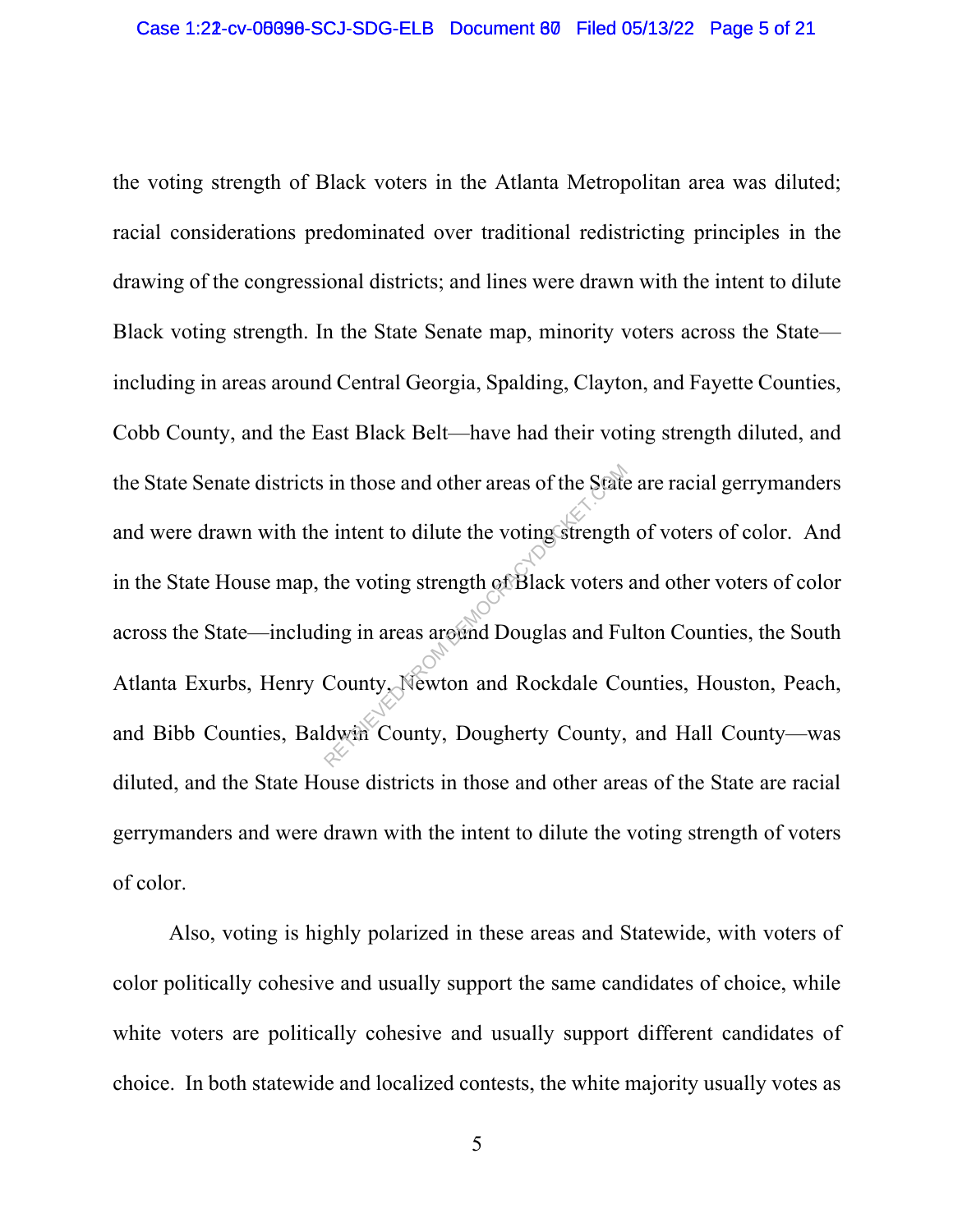a bloc to defeat the candidates preferred by voters of color unless districts are drawn to provide voters of with opportunities to elect candidates of their choice.

#### Defendants' Statement of Facts:

Before and after receiving the COVID-delayed 2020 Census data, the General Assembly engaged in an extensive process to obtain input from voters and legislators about the communities and jurisdictions throughout Georgia to inform the mapdrawing process. After receiving that input, meeting with members of both parties, and adopting guidelines, the chairs of each committee released draft plans for Congress, Senate, and House, that were later modified before final passage after further input. In creating those plans, the General Assembly carefully balanced traditional redistricting principles and created plans that fairly represent the people of Georgia—of all races. receiving that input, meeting with r<br>s, the chairs of each committee :<br>House, that were later modified be<br>ng those plans, the General Asser<br>principles and created plans that fa

Black voters were not improperly packed into districts and Plaintiffs can only demonstrate additional majority-Black districts that the General Assembly did not draw by subjugating traditional redistricting principles to race as the primary consideration. Further, the General Assembly did not improperly consider race in creating districts. Further, voting in Georgia is polarized on a partisan basis, not a racial one, and Plaintiffs are unable to establish that the Georgia election system is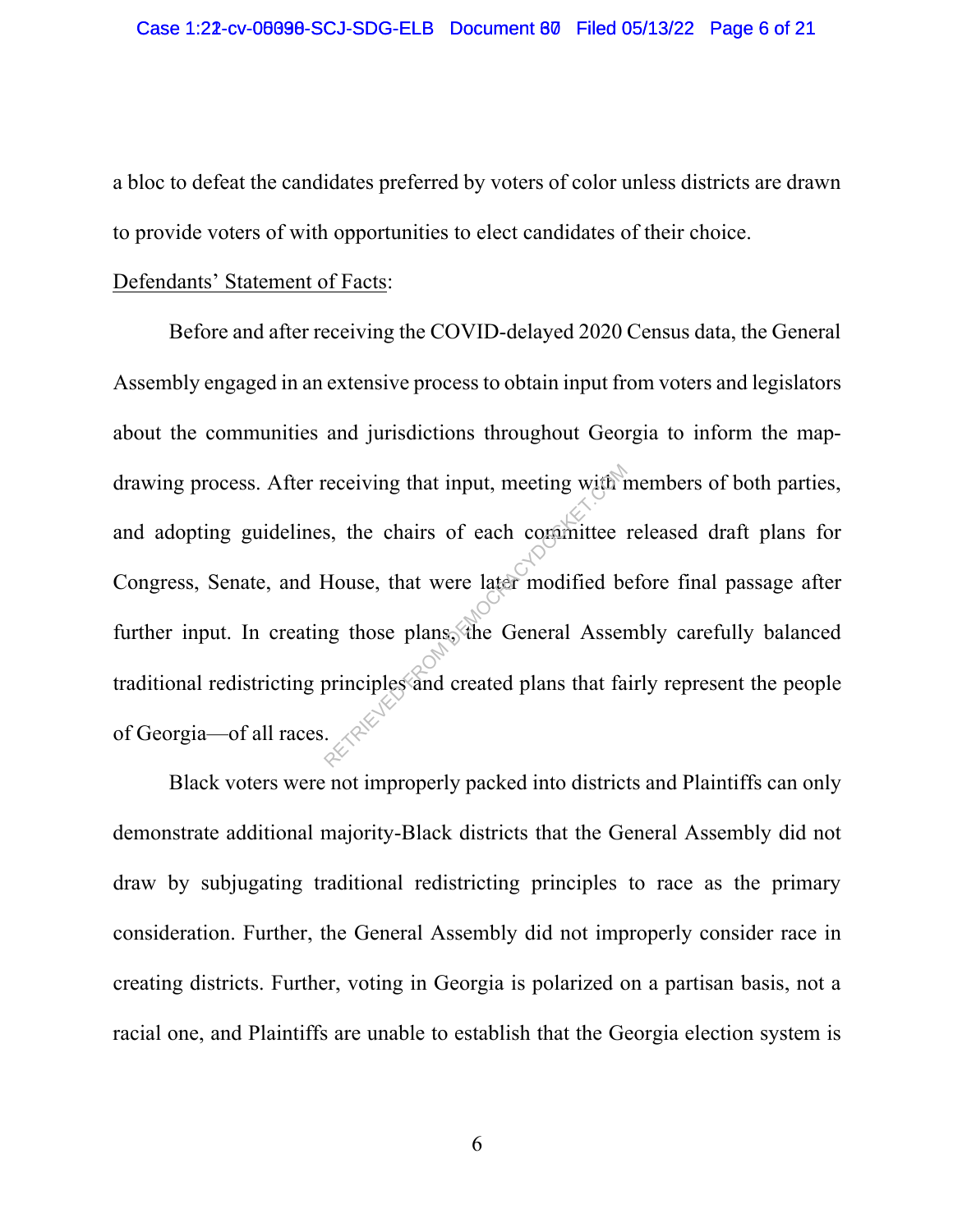not equally open to voters of all races. Plaintiffs will be unable to demonstrate any illegal vote dilution and cannot support racially gerrymandered maps as remedies.

#### **c. The legal issues to be tried are as follows:**

- Whether the failure to create 1 additional majority-Black congressional district in which Black voters have an opportunity to elect candidates of their choice violates Section 2 of the VRA.
- Whether the Defendants chose to not create 1 additional majority-Black congressional district with discriminatory intent in violation of Section 2 of the VRA. Endants chose to not create 1 act<br>trict with discriminatory intent in v<br>ongressional districts are racial gerre<br>ion.<br>tre to create 5 additional majority
- Whether certain congressional districts are racial gerrymanders in violation of the U.S. Constitution.
- Whether the failure to create 5 additional majority-minority State Senate coalition districts in which voters of color have an opportunity to elect candidates of their choice violates Section 2 of the VRA.
- Whether the Defendants chose to not create 5 additional majority-minority State Senate coalition districts with discriminatory intent in violation of Section 2 of the VRA.
- Whether certain State Senate districts are racial gerrymanders in violation of the U.S. Constitution.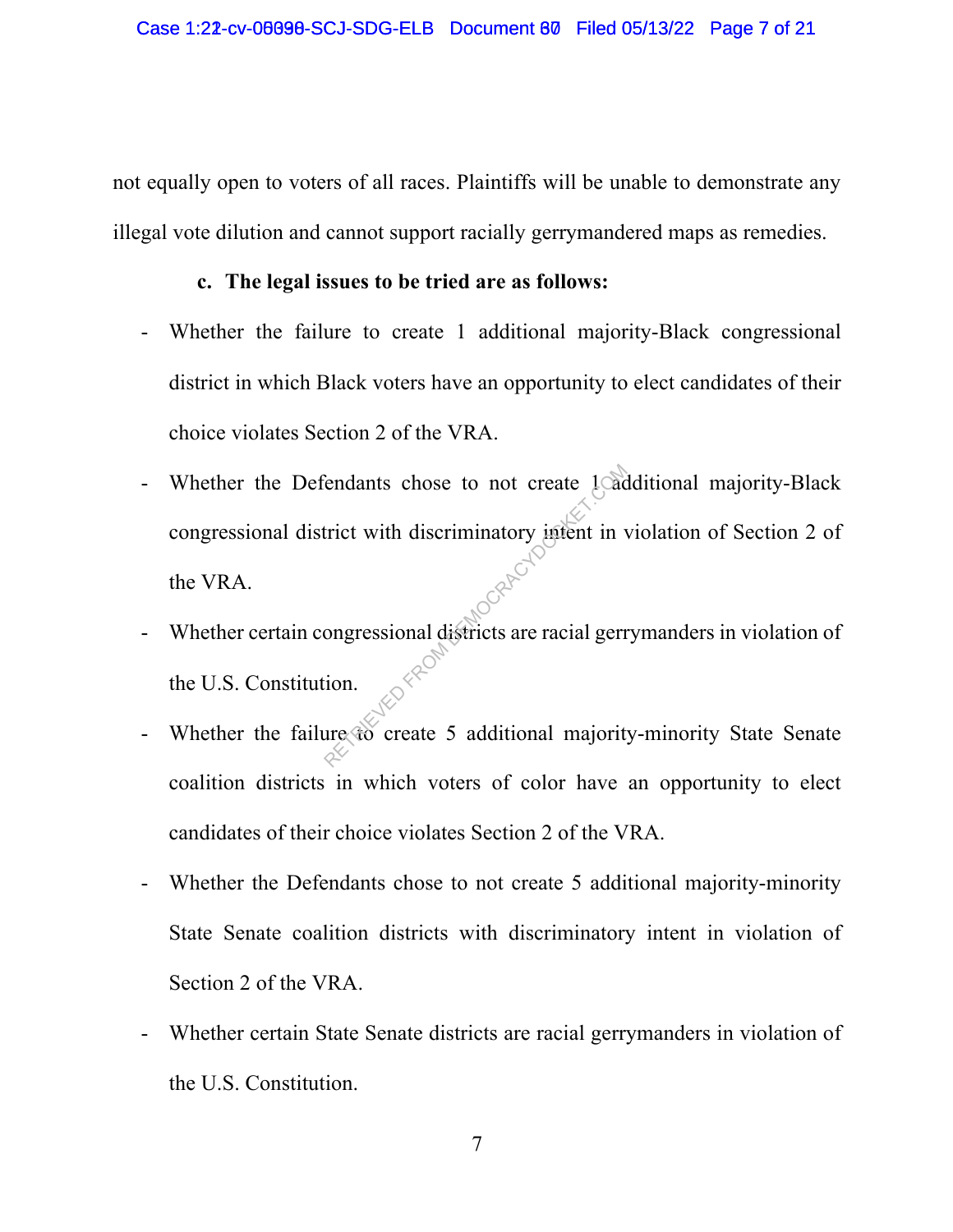- Whether the failure to create 8 additional majority-minority State House coalition districts in which voters of color have an opportunity to elect candidates of their choice violates Section 2 of the VRA.
- Whether the Defendants chose to not create 8 additional majority-minority State House coalition districts with discriminatory intent in violation of Section 2 of the VRA.
- Whether certain State House districts are racial gerrymanders in violation of the U.S. Constitution. State House districts are racial germinon.<br>
laintiffs to bring these cases.<br> **isted below (include both style anting Related Cases**<br>
Fraternity, Inc. et al. v. Raffensperg
- The standing of Plaintiffs to bring these cases.

#### **d. The cases listed below (include both style and action numbers) are:**

#### **i. Pending Related Cases**

- *Alpha Phi Alpha Fraternity, Inc. et al. v. Raffensperger*, No. 1:21-cv-05337- SCJ.
- *Pendergrass et al. v. Raffensperger et al.*, No. 1:21-cv-05339-SCJ.
- *Grant et al. v. Raffensperger et al.*, No. 1:22-cv-00122-SCJ.

**ii. Previously Adjudicated Related Cases:**

None.

- **2. This case is complex because it possesses one or more of the features listed below (please check):**
	- **\_\_\_\_\_ (1) Unusually large number of parties**
	- **\_\_\_\_\_ (2) Unusually large number of claims or defenses**
	- **\_\_\_\_\_ (3) Factual issues are exceptionally complex**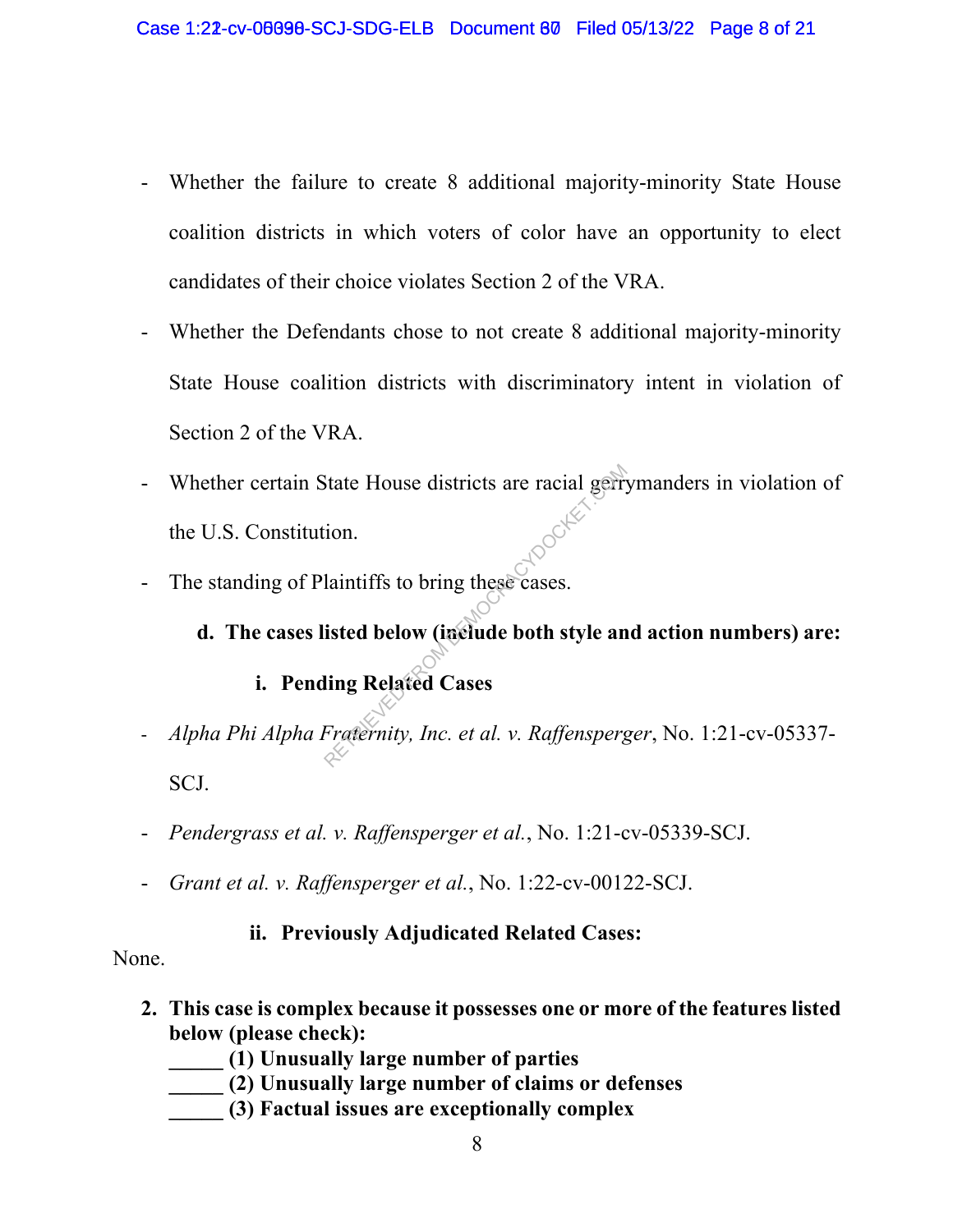- **\_\_\_\_\_ (4) Greater than normal volume of evidence**
- **\_\_\_\_\_ (5) Extended discovery period is needed**
- **\_\_\_\_\_ (6) Problems locating or preserving evidence**
- **\_\_\_\_\_ (7) Pending parallel investigations or action by government**
- **\_**X\_\_ **(8) Multiple use of experts**
- **\_\_\_\_\_ (9) Need for discovery outside United States boundaries**
	- **\_\_\_\_\_ (10) Existence of highly technical issues and proof**

**\_\_\_\_\_ (11) Unusually complex discovery of electronically stored information**

**3. Counsel:**

**The following individually-named attorneys are hereby designated as lead counsel for the parties:**

- Georgia NAACP Plaintiffs: Toni Michelle Jackson, Astor Heaven, Julie Houk, and Ezra Rosenberg.
- Common Cause Plaintiffs: Neil Steiner, Hartley West, Sharon Turret, Jack Genberg, Bradley Heard, and Poy Winichakul. Manually-named attorneys are<br>
rties:<br>
Plaintiffs: Toni Michelle Jackso<br>
osenberg.<br>
Plaintiffs: Nell Steiner, Hartley W<br>
Heard, and Poy Winichakul.<br>
ReTyson
- Defendants: Bryan Tyson
- **4. Jurisdiction:**

#### **Is there any question regarding this Court's jurisdiction?**

Plaintiffs have no questions regarding this Court's jurisdiction.

Defendants' questions about the Court's jurisdiction in *Ga. NAACP* case are outlined in their Motion to Dismiss, which is incorporated by reference. Defendants do not have questions about jurisdiction in the *Common Cause* case.

**5. Parties to this Action:**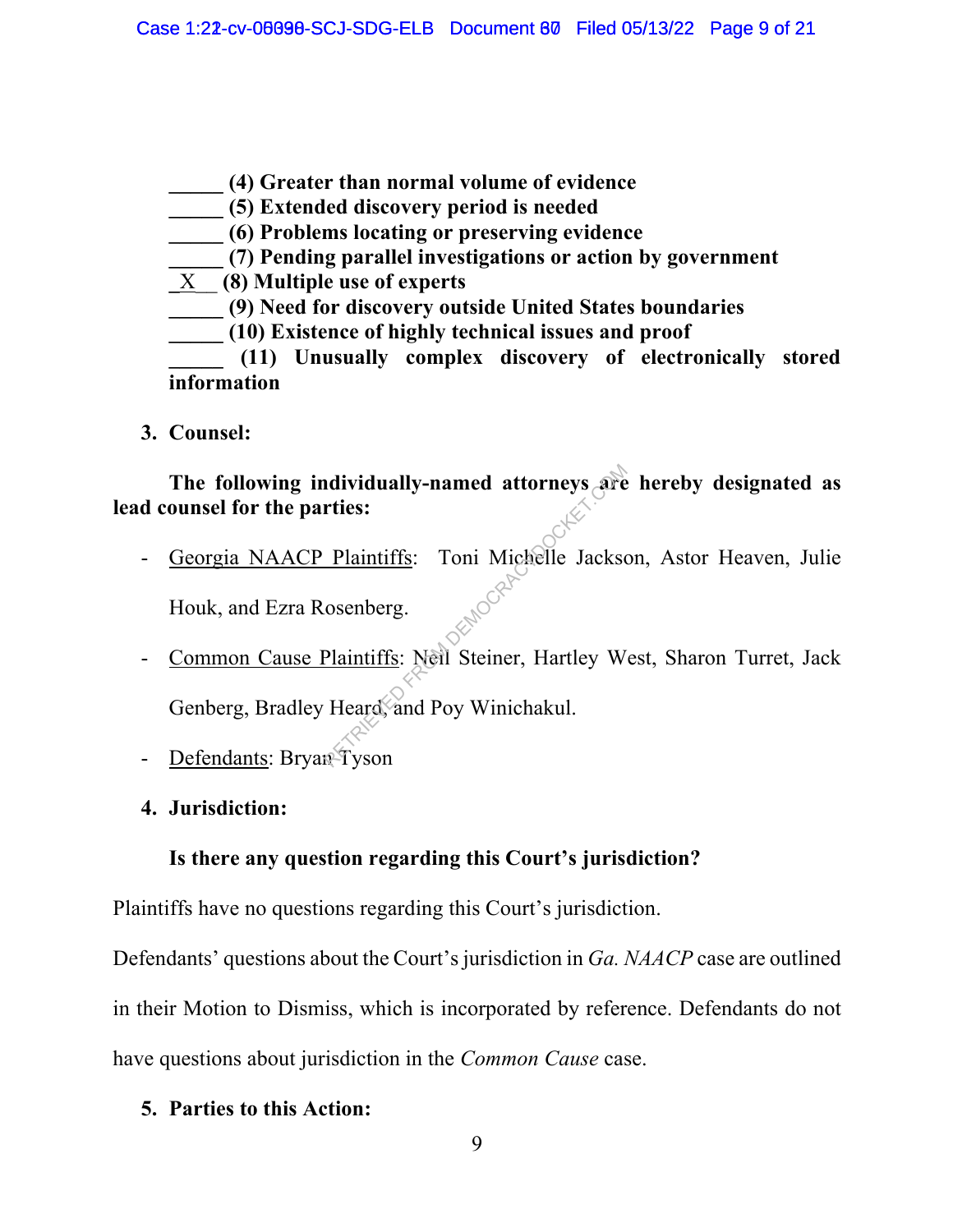**a. The following persons are necessary parties who have not been joined:**

None.

**b. The following persons are improperly joined as parties:**

None.

**c. The names of the following parties are either inaccurately stated or necessary portions of their names are omitted:**

None.

- **d. The parties shall have a continuing duty to inform the Court of any contentions regarding unnamed parties necessary to this action or any contentions regarding misjoinder of parties or errors in the statement of a party's name.**<br>dments to the Pland: Represention of a party's name.<br>
The Pleadings:<br>
The Pleadings:<br>
Upplemental pleadings must be find other provisions of Fed. Representing amendments are contained in LH<br>
That and  $\alpha$  are contained in LH<br>
That Ely any amen
- **6. Amendments to the Pleadings:**

**Amended and supplemental pleadings must be filed in accordance with the time limitations and other provisions of Fed. R. Civ. P. 15. Further instructions regarding amendments are contained in LR 15.**

> **a. List separately any amendments to the pleadings that the parties anticipate will be necessary.**

The Georgia NAACP Plaintiffs' request to file an amended complaint was filed on March 30, 2022. *See* Dkt. No. 56. Other than this request, the Georgia NAACP Plaintiffs do not anticipate filing any requests to amend the pleadings.

> **b. Amendments to the pleadings submitted LATER THAN THIRTY DAYS after the Joint Preliminary Report and Discovery Plan is filed, or should have been filed, will not be accepted for filing, unless otherwise permitted by law.**

#### **7. Filing Times for Motions:**

All motions, with the exception of motions for preliminary injunction which may be filed during or shortly after the close of formal discovery, should be filed as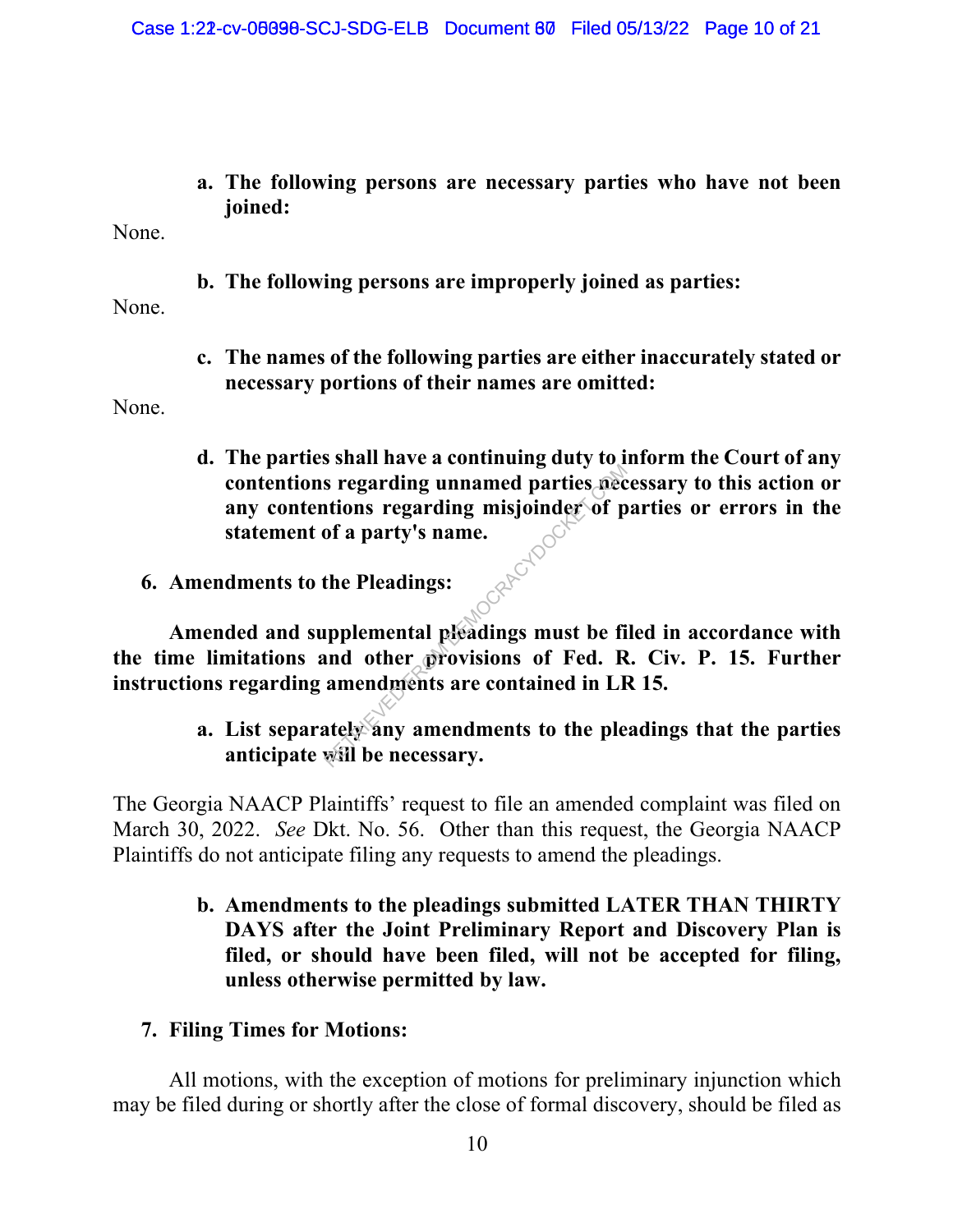soon as possible. The local rules set specific filing limits for some motions. These times are restated below.

All other motions must be filed WITHIN THIRTY DAYS after the beginning of discovery, unless the filing party has obtained prior permission of the court to file later. Local Rule 7.1A(2).

**(a)** *Motions to Compel*: before the close of discovery or within the extension period allowed in some instances. Local Rule 37.1.

**(b)** *Summary Judgment Motions:* within thirty days after the close of discovery, unless otherwise permitted by court order. Local Rule 56.1.

**(c)** *Other Limited Motions*: Refer to Local Rules 7.2A; 7.2B, and 7.2E, respectively, regarding filing limitations for motions pending on removal, emergency motions, and motions for reconsideration. *d Motions:* Refer to Local Rules<br>filing limitations for motions<br>l motions for reconsideration.<br>*cting to Expert Testimony:* Dauber<br>r than the date that the proposed pr<br>F.<br>s.<br>es:

**(d)** *Motions Objecting to Expert Testimony:* Daubert motions with regard to expert testimony no later than the date that the proposed pretrial order is submitted. Refer to Local Rule 7.2F.

## **8. Initial Disclosures:**

**The parties are required to serve initial disclosures in accordance with Fed. R. Civ. P. 26. If any party objects that initial disclosures are not appropriate, state the party and basis for the party's objection. NOTE: Your initial disclosures should include electronically stored information. Refer to Fed. R. Civ. P. 26(a)(1)(B).**

No parties object to serving initial disclosures.

#### **9. Request for Scheduling Conference:**

**Does any party request a scheduling conference with the Court? If so, please state the issues which could be addressed and the position of each party.**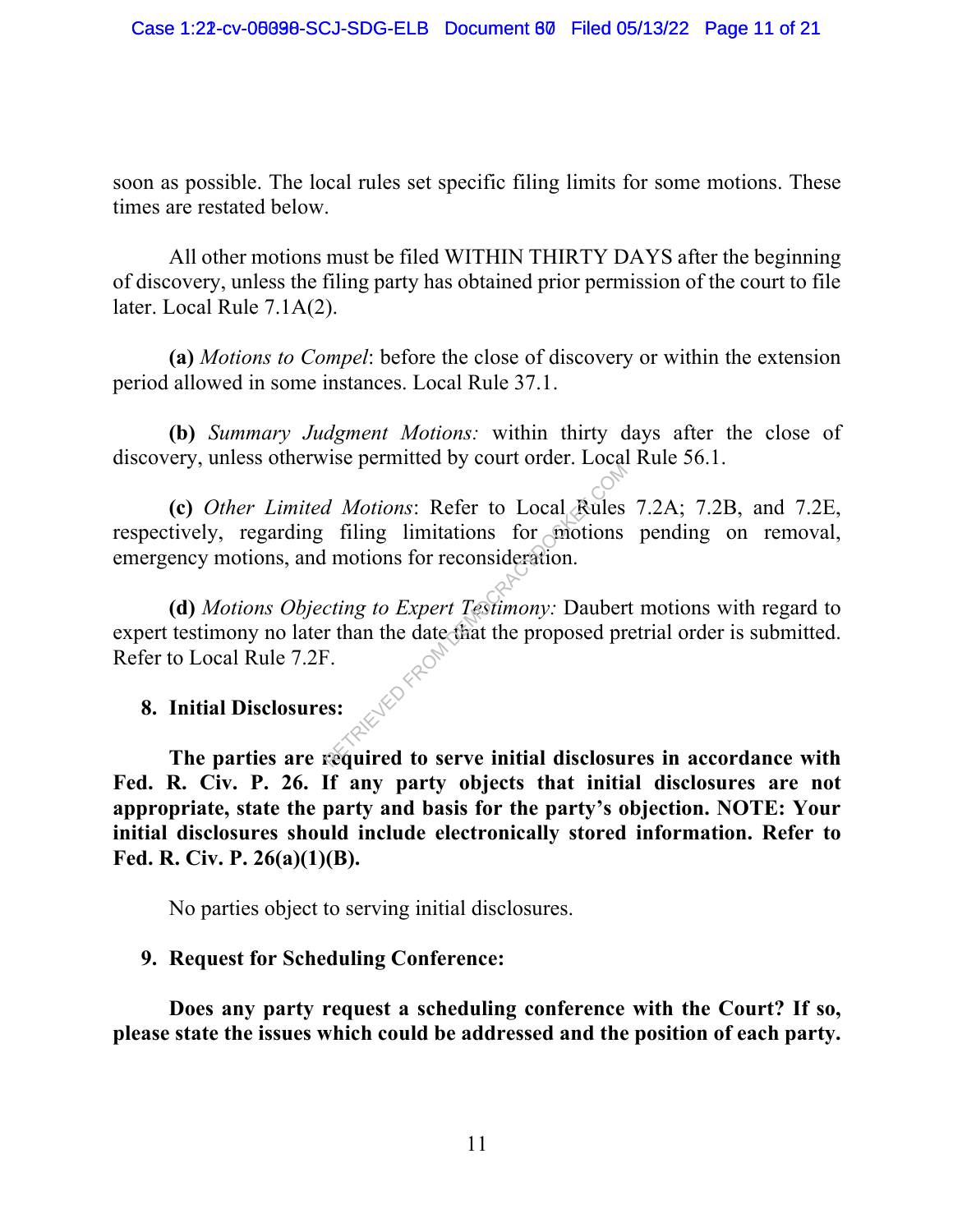Plaintiffs request that this Court hold a scheduling conference with the parties to set a trial calendar, and, if necessary, adjust other scheduled dates, so that final judgment can be implemented in time for the 2024 election. During the Rule 26(f) conference, Plaintiffs asked Defendants to identify a window of dates where—if trial were to occur during that window, and a decision were to be issued a reasonable time following that window—implementation of the maps in time for the 2024 election would be feasible for election administrators in Georgia, so that the case calendar can be adjusted, if needed. In response, Defendants have stated that "if trial does not occur until late in 2023, it may be too late to implement any remedy for the 2024 elections" and also that "[w]e [Defendants] have been unable to identify a particular date at which it will definitely be too late to implement a remedy, but generally note that the legislature completed drawing the plans in November 2021 and there was time to implement the plans for the 2022 elections." ble for election administrators in the set of the set of the set of that in 2023, it may be too late to imple o that "[w]e [Defendants] have be it will definitely be too late to in egistature completed drawing the p

Defendants do not believe that any adjustments are needed to the existing schedule provided by the Court.

#### **10. Discovery Period:**

**The discovery period commences thirty days after the appearance of the first defendant by answer to the complaint. As stated in LR 26.2A, responses to initiated discovery must be completed before expiration of the assigned discovery period.**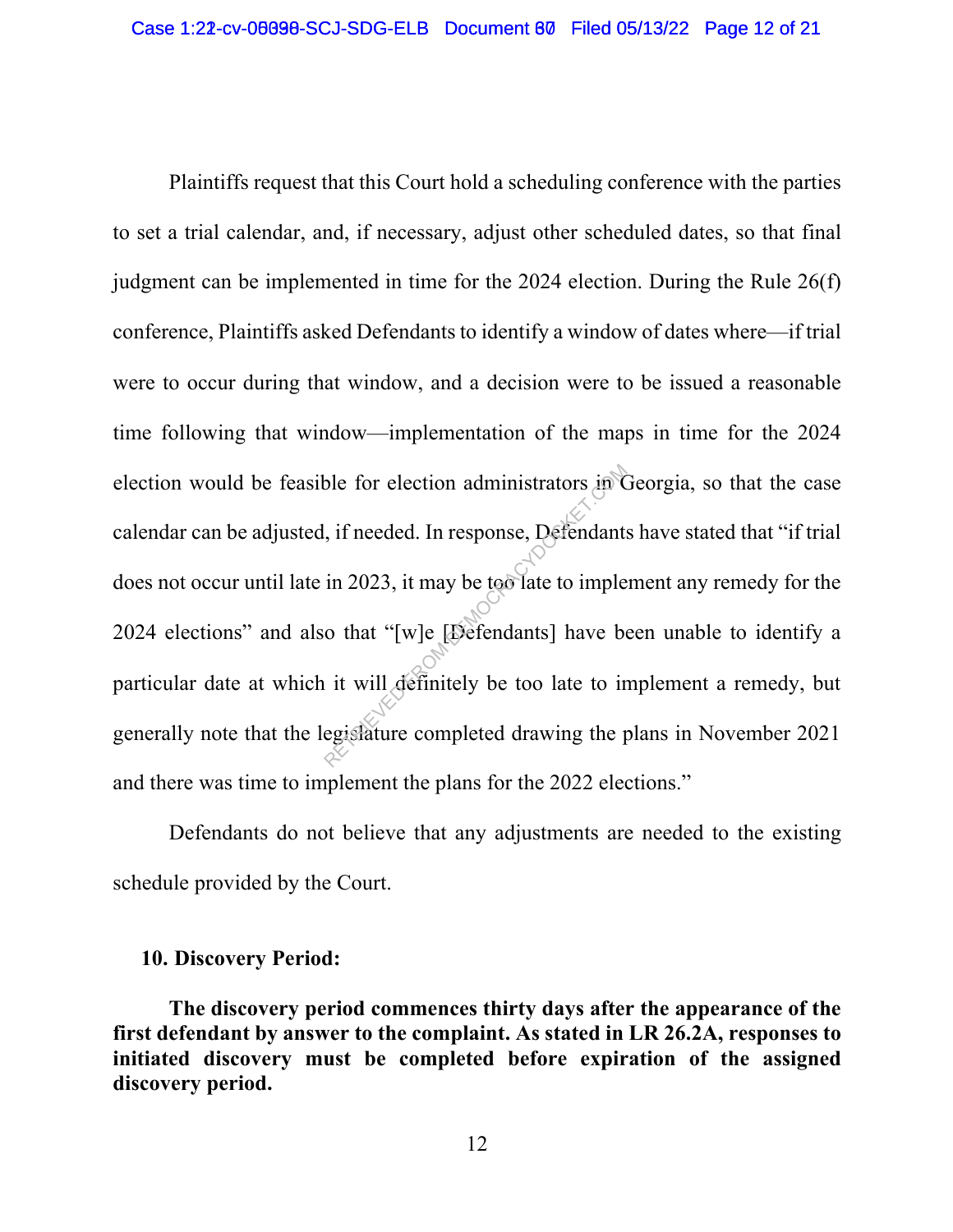The parties anticipate that discovery will begin on May 13, 2022, according to the scheduling order issued by the Court on February 1, 2022. *See GA NAACP*, Dkt. No. 34; *Common Cause*, Dkt. No. 22.

**Cases in this Court are assigned to one of the following three discovery tracks: (a) zero month discovery period, (b) four months discovery period, and (c) eight months discovery period. A chart showing the assignment of cases to a discovery track by filing category is contained in Appendix F. The track to which a particular case is assigned is also stamped on the complaint and service copies of the complaint at the time of filing.**

**Please state below the subjects on which discovery may be needed:**

- The effects of SB 2EX, SB 1EX, and HB 1EX on populations of voters of color (including Black, Latinx, and AAPI voters) across Georgia.
- The intent behind the creation of SB 2EX, SB 1EX, and HB 1EX, including at least any drafts of these maps and related communications. W the subjects on which discovery<br>
B 2EX, SB 1EX, and HB 1EX on<br>
Black, Latinx, and AAPI voters) acre<br>
the creation of SB 2EX, SB 1EX,<br>
of these maps and related commun<br>
of race in the design of certain Cor
- The consideration of race in the design of certain Congressional, State House, and State Senate districts, and the reason(s) for such consideration.
- All persons and institutions that participated in all aspects of the creation of SB 2EX, SB 1EX, and HB 1EX.
- Statewide maps and geographic information.
- Election histories and candidates for Georgia state senate, Georgia state house, and Georgia congressional seats.
- Racially polarized voting.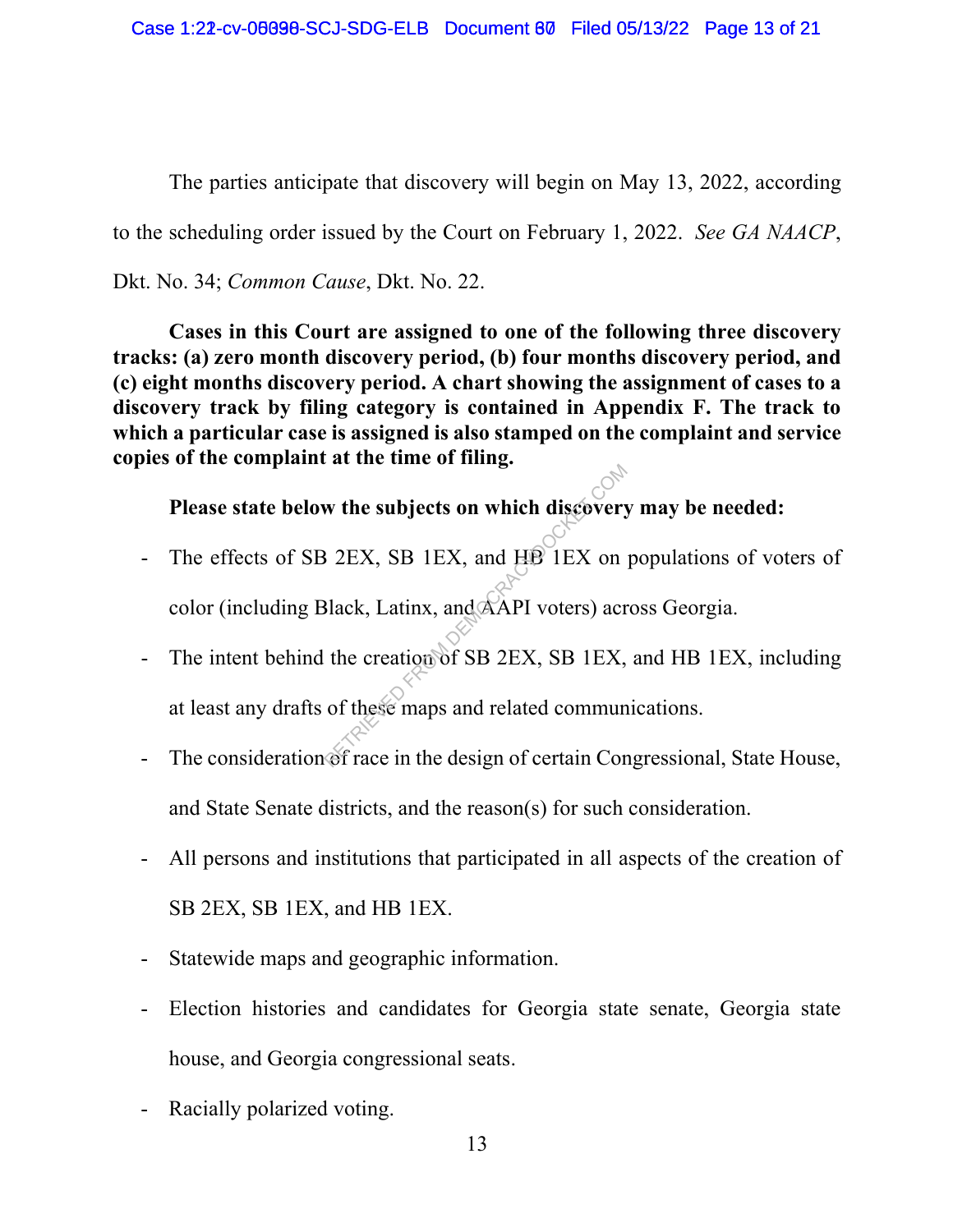- Political polarization.
- The history of racial discrimination in voting in Georgia.
- The extent to which minority group members bear the effects of discrimination in areas such as education, employment, and health, which hinder their ability to participate in the political process.
- The use of racial appeals in political campaigns.
- The extent to which Georgia has used voting practices that tend to enhance the opportunity for discrimination against minorities.
- The extent to which minorities have been elected to public office.
- The standing of plaintiffs

**If the parties anticipate that additional time beyond that allowed by the assigned discovery track will be needed to complete discovery or that discovery should be conducted in phases or be limited to or focused upon particular issues, please state those reasons in detail below:** ich Georgia has used voting praction<br>or discrimination against munorities.<br>ch minorities have been elected to p<br>laintiffs<br>ticipate that additional time beyong the village medded to complete disc<br>in phases or be limited to

Plaintiffs request that the parties follow the discovery schedule issued by the Court on February 1, 2022. *See GA NAACP*, Dkt. No. 34; *Common Cause*, Dkt. No. 22. Under this schedule, fact discovery begins May 13, 2022; fact discovery ends on November 23, 2022; expert discovery begins on December 5, 2022; expert discovery ends on February 17, 2023. A trial date has not been set by the Court. Defendants note that if trial does not occur until late in 2023, it may be too late to implement any remedy for the 2024 elections. Plaintiffs request that this Court hold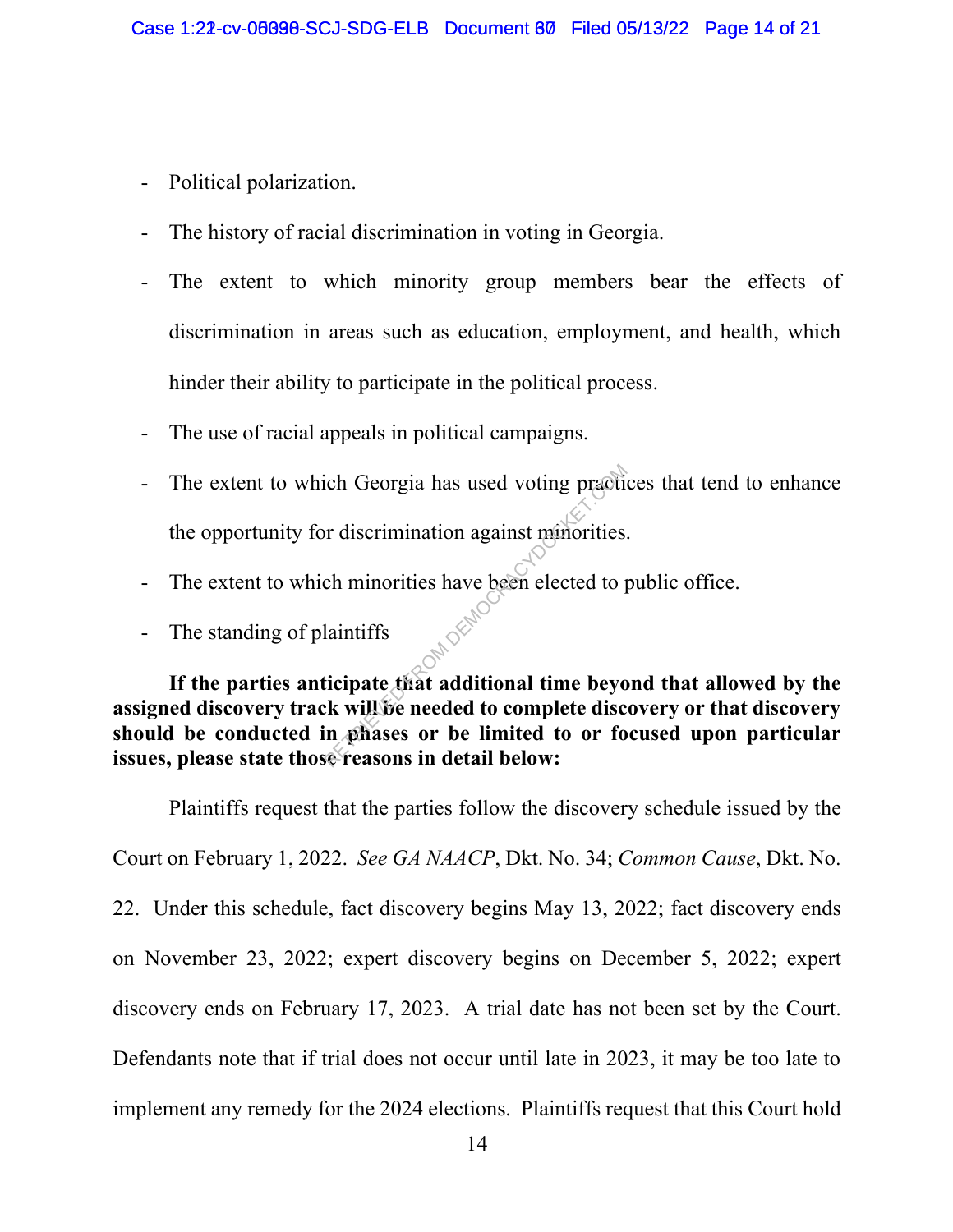a scheduling conference with the parties to discuss this issue and set a trial calendar, and, if necessary, adjust other scheduled dates, so that final judgment can be implemented in time for the 2024 election.

#### **11.Discovery Limitation and Discovery of Electronically Stored Information:**

**(a) What changes should be made in the limitations on discovery imposed under the Federal Rules of Civil Procedure or Local Rules of this Court, and what other limitations should be imposed?**  EXAMPLE IN THE INTERNATION OF SHOWLE OF LOCAL Should be imposed?<br>
Should be imposed?<br>
Seeking discovery of electronically<br>
No<br>
Seeking discussed the sources and sco

[The parties are not aware of any.

**(b) Is any party seeking discovery of electronically stored information?** 

 $\underline{\mathbf{X}}$  Yes  $\begin{bmatrix} \mathbf{X}^{\mathbf{N}} & \mathbf{N} \end{bmatrix}$ **If "yes,"**

**(1) The parties have discussed the sources and scope of the production of electronically stored information and have agreed to limit the scope of production (e.g., accessibility, search terms, date limitations, or key witnesses) as follows:** 

The parties agree to meet and confer further to develop a proposed Consent Order relating to ESI. The parties plan to submit their proposed ESI order no later than May 27, 2022. In the event the parties are unable to come to agreement on the terms of a consent order, the parties will submit their respective positions on such an order.

**(2) The parties have discussed the format for the production of electronically stored information (e.g., Tagged Image File Format (TIFF or .TIF files), Portable Document Format (PDF), or native), method of production**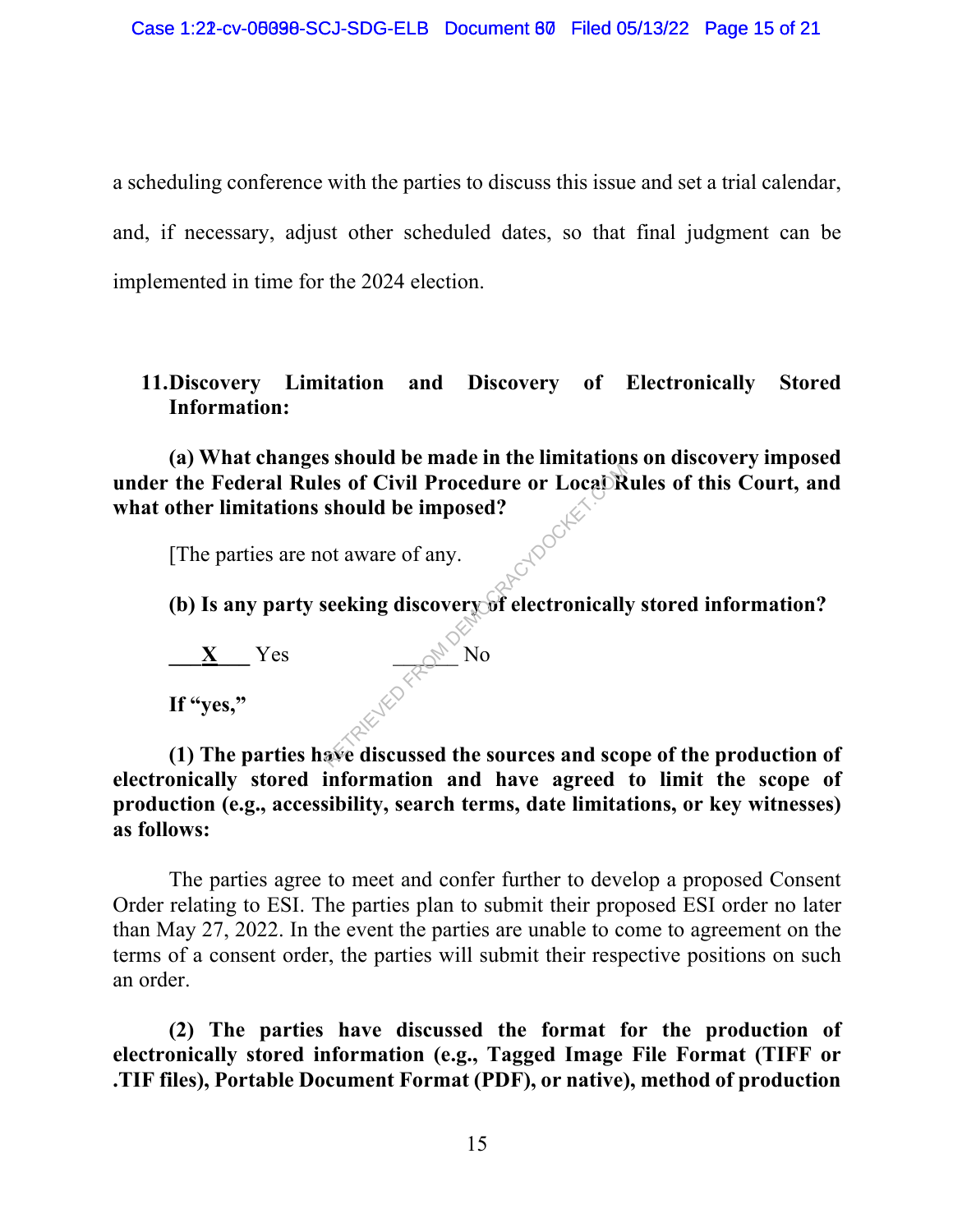#### **(e.g., paper or disk), and the inclusion or exclusion and use of metadata, and have agreed as follows:**

Please see the response to question 11(b)(1) above.

**In the absence of agreement on issues regarding discovery of electronically stored information, the parties shall request a scheduling conference in paragraph 9 hereof.**

**12.Other Orders:**

#### **What other orders do the parties think that the Court should enter under Rule 26(c) or under Rule 16(b) and (c)?**

The parties agree that the Common Cause Plaintiffs and the GA NAACP Plaintiffs are both entitled to 25 interrogatories and 15 fact depositions, and Defendants are entitled 25 interrogatories and 30 fact depositions. Expert depositions are not impacted by these limits. The parties may increase the number of interrogatories or fact depositions without court leave upon mutual agreement. The 16(b) and (c)?<br>
Extra the Common Cause Plaintif<br>
itled to 25 interrogatories and 1<br>
d 25 interrogatories and 30 facted by these limits. The parties related by these limits. The parties related<br>
itial:<br>
sel for the par

#### **13.Settlement Potential:**

- **a. Lead counsel for the parties certify by their signatures below that they conducted a Rule 26(f) conference that was held on May 3, 2022, and that they participated in settlement discussions. Other persons who participated in the settlement discussions are listed according to party.**
- GA NAACP Plaintiffs: Toni Michelle Jackson, Astor Heaven, Ezra

Rosenberg, Julie Houk

- Common Cause Plaintiffs: Neil Steiner, Sharon Turret, Jack Genberg, and

Bradley Heard.

- Defendants: Bryan Tyson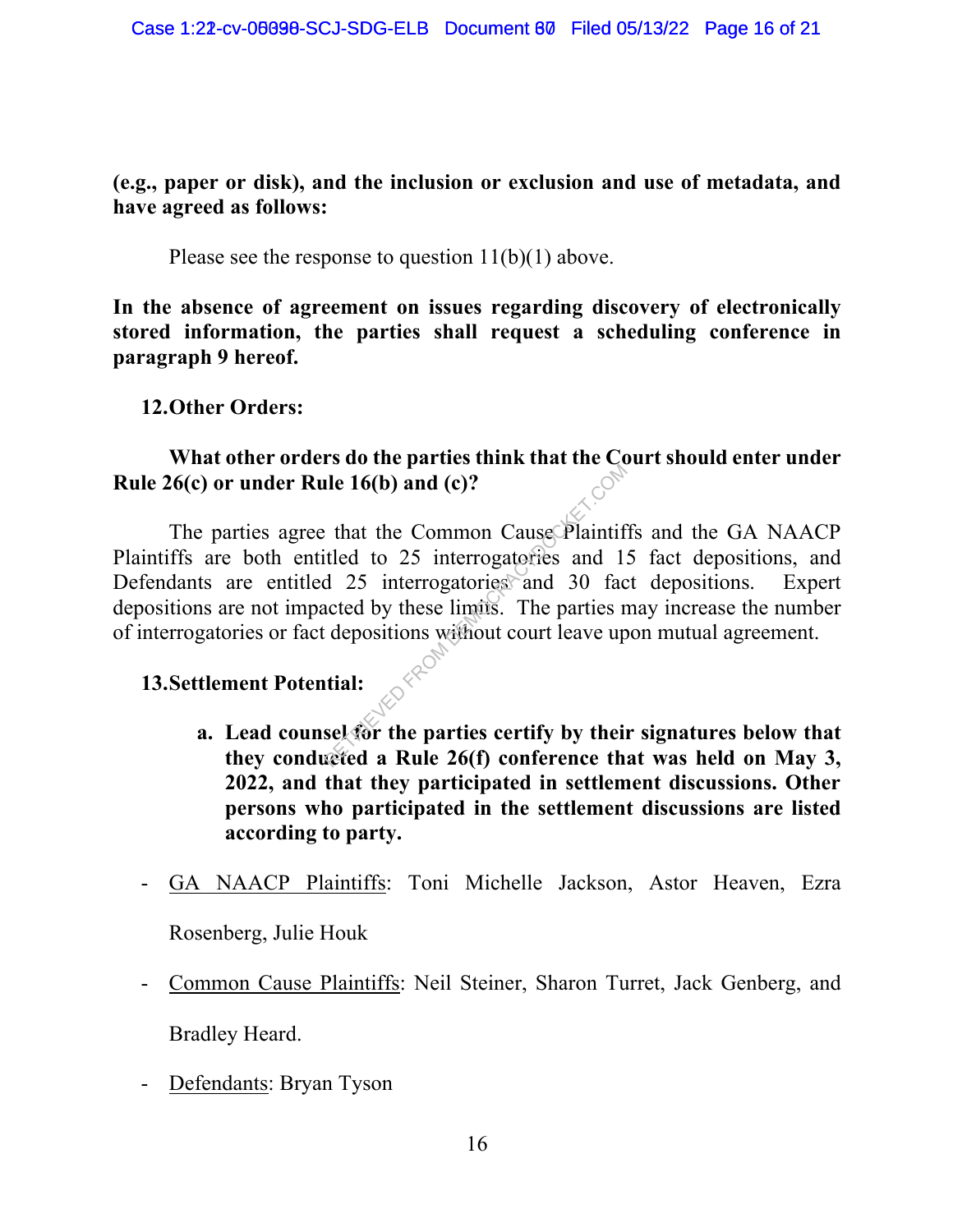#### **b. All parties were promptly informed of all offers of settlement and following discussion by all counsel, it appears that there is now**

- (\_\_\_\_\_\_) A possibility of settlement before discovery.
- (a) A possibility of settlement after discovery.
- (a) A possibility of settlement, but a conference with the judge is needed.
- $\overline{xx}$  ) No possibility of settlement.
	- **c. Counsel (\_\_\_\_\_\_) do or (\_\_X\_\_\_) do not intend to hold additional settlement conferences among themselves prior to the close of discovery. The proposed date of the next settlement conference is**   $\,$  , 20  $\,$   $\,$  .

# **d. The following specific problems have created a hindrance to settlement of this case.** wing specific problems have crof this case.<br>
t agree on the appropriate remedy if<br>
the two actions.<br>
ate Judge:<br>
The a Magistrate Judge will be by

The parties do not agree on the appropriate remedy in light of the allegations

raised by Plaintiffs in the two actions.

### **14.Trial by Magistrate Judge:**

#### Note: Trial before **a** Magistrate Judge will be by jury trial if a party is **otherwise entitled to a jury trial.**

**(a)** The parties (\_\_\_\_\_\_) do consent to having this case tried before a magistrate judge of this Court. A completed Consent to Jurisdiction by a United States Magistrate Judge form has been submitted to the clerk of court this  $\frac{day}{x}$  of 20\_\_\_.

**(b)** The parties (\_\_X\_\_\_) do not consent to having this case tried before a magistrate judge of this Court.

Respectfully submitted this  $13<sup>th</sup>$  day of May, 2022.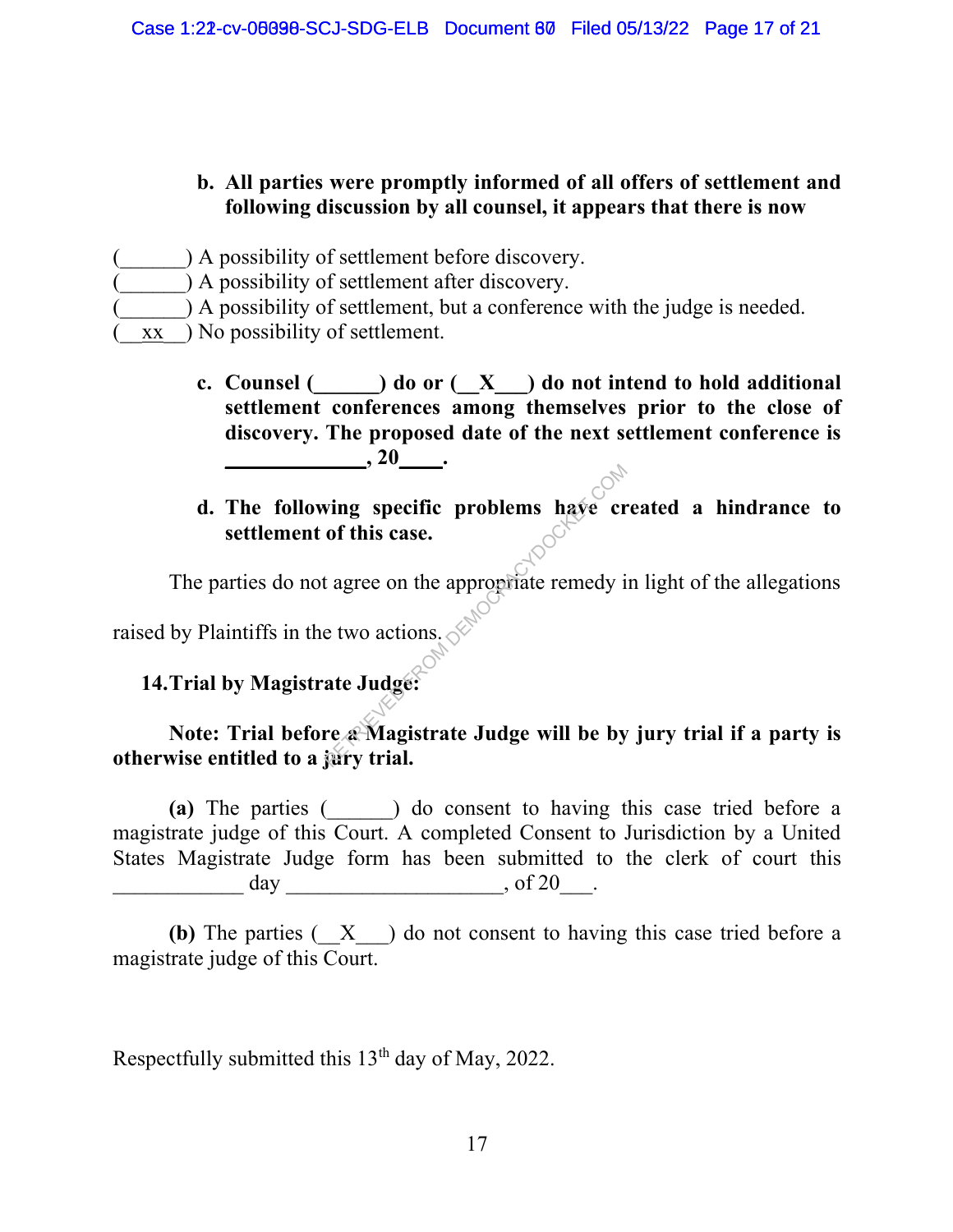Respectfully submitted,

By: */s/ Kurt Kastorf*

**Georgia Bar No. 315315 KASTORF LAW LLP** 1387 Iverson St., Suite 100 Atlanta, GA 30307 (404) 900-0030 kurt@kastorflaw.com

Jon Greenbaum\* Ezra D. Rosenberg\* Julie M. Houk\*  $\circ$ <sup>\\re{\rightar{\rightar{\rightar{\rightar}}}</sup> jgreenbaum@lawyerscommittee.org erosenberg@lawyerscommittee.org jhouk@lawyerscommittee.org **LAWYERS' COMMITTEE FOR CIVIL RIGHTS UNDER LAW** 1500 K Street NW, Suite 900 Washington, D.C. 20005 Telephone: (202) 662-8600 Facsimile: (202) 783-0857

\**Pro Hac Vice*

RETRIEVED F

*Georgia State Conference of the NAACP Plaintiffs*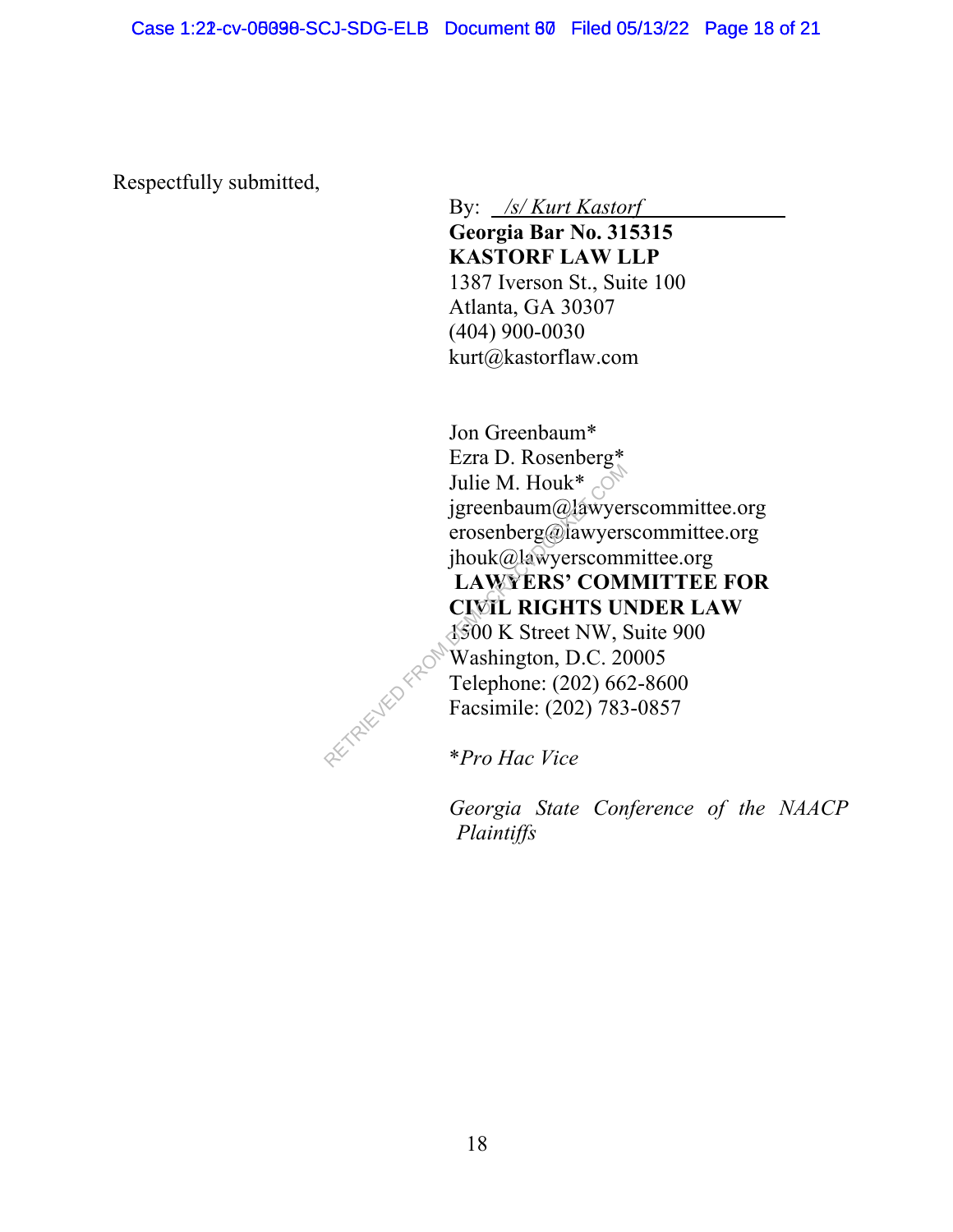Toni Michelle Jackson\* Astor H.L. Heaven\* Keith Harrison\* tjackson@crowell.com aheaven@crowell.com kharrison@crowell.com aheaven@crowell.com **CROWELL & MORING LLP** 1001 Pennsylvania Avenue NW Washington, D.C. 20004 Telephone: (202) 624-2500

\**Pro Hac Vice*

By: */s/ Jack Genberg* Jack Genberg (Ga. Bar 144076) Bradley Heard (Ga. Bar 342209) Pichaya Poy Winichakul (Ga. Bar 246858) **SOUTHERN POVERTY LAW CENTER** 150 E Ponce de Leon Av, Suite 340 Decatur, GA 30030 Telephone: (404) 521-6700 Facsimile: (404) 221-5857 jack.genberg@splcenter.org bradley.heard@splcenter.org poy.winichakul@splcenter.org  $*Pro$  Hac Vice<br>  $*Pro$  Hac Vice<br>  $Bx^2$  Jack Genberg<br>
Jack Genberg (Ga. B<br>
By:  $25$  Jack Genberg<br>
Decatur, GA 30030<br>
Telephone: (404) 52

*Common Cause Plaintiffs*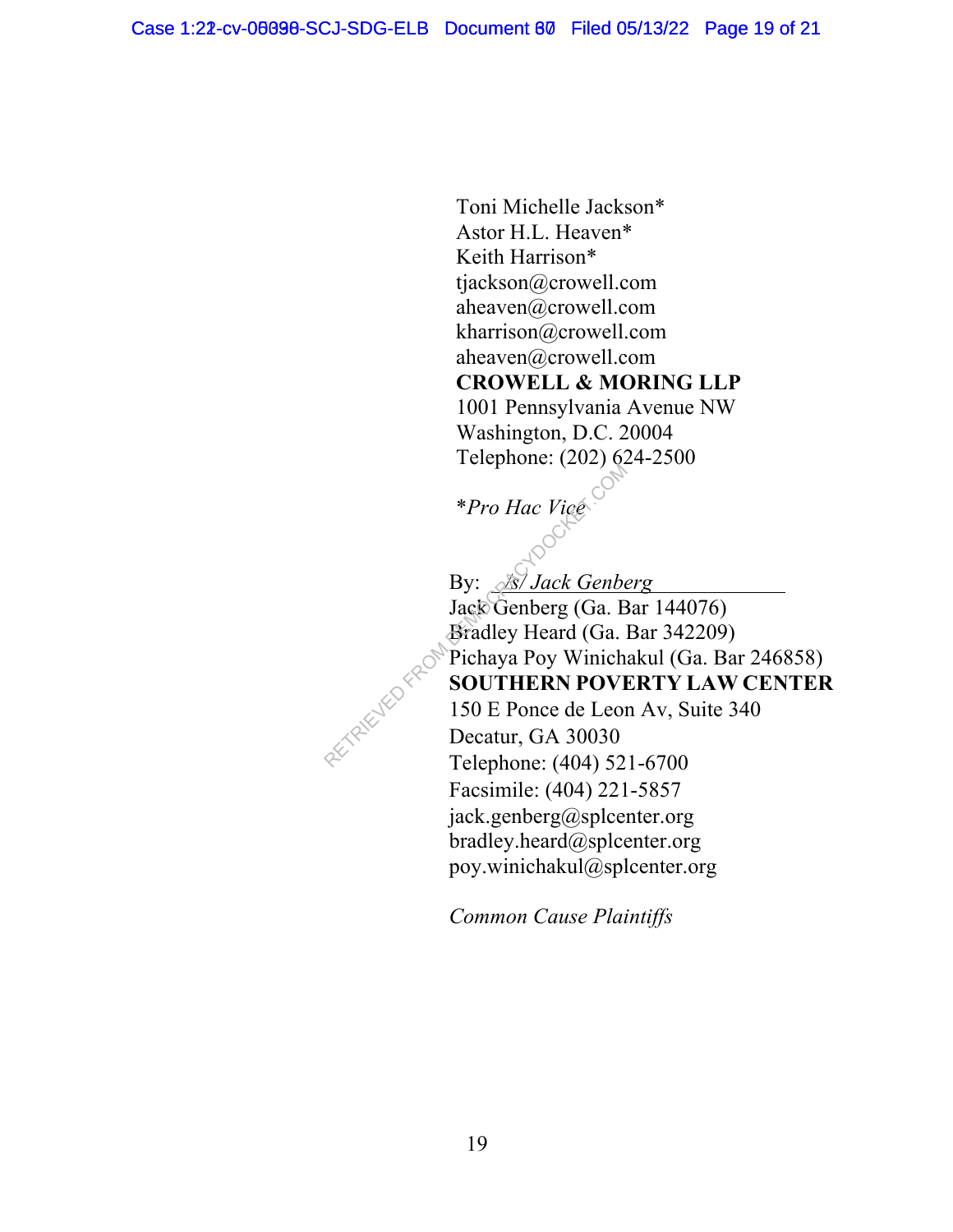Neil Steiner\* Sharon Turret\* **DECHERT LLP** Three Bryant Park, 1095 Avenue of the Americas New York, NY 10036-6797 Telephone: (212) 698-3500 Facsimile: (212) 698-3599 neil.steiner@dechert.com sharon.turret@dechert.com

#### Hartley M.K. West\* **DECHERT LLP**

One Bush Street, Suite 1600 San Francisco, CA 94104-4446 Telephone: (415) 262-4500 Facsimile: (415) 262-4555 hartley.west@dechert.com DECHERT LLP<br>
One Bush Street, Sure<br>
San Francisco, CA 9<br>
Telephone: (415) 26<br>
Facsimile: (415) 262<br>
hartley.west@decher<br>
\*Pro Hac Vice<br>
By: /s/ Bryan P. T.<br>
Bryan P. Tyson<br>
Taylor English Dum

*\*Pro Hac Vice*

#### By: */s/ Bryan P. Tyson*

**Bryan P. Tyson** Taylor English Duma LLP Suite 200 1600 Parkwood Circle Atlanta, GA 30339 770-434-6868 770-434-7376 (fax) btyson@taylorenglish.com

*State Defendants*